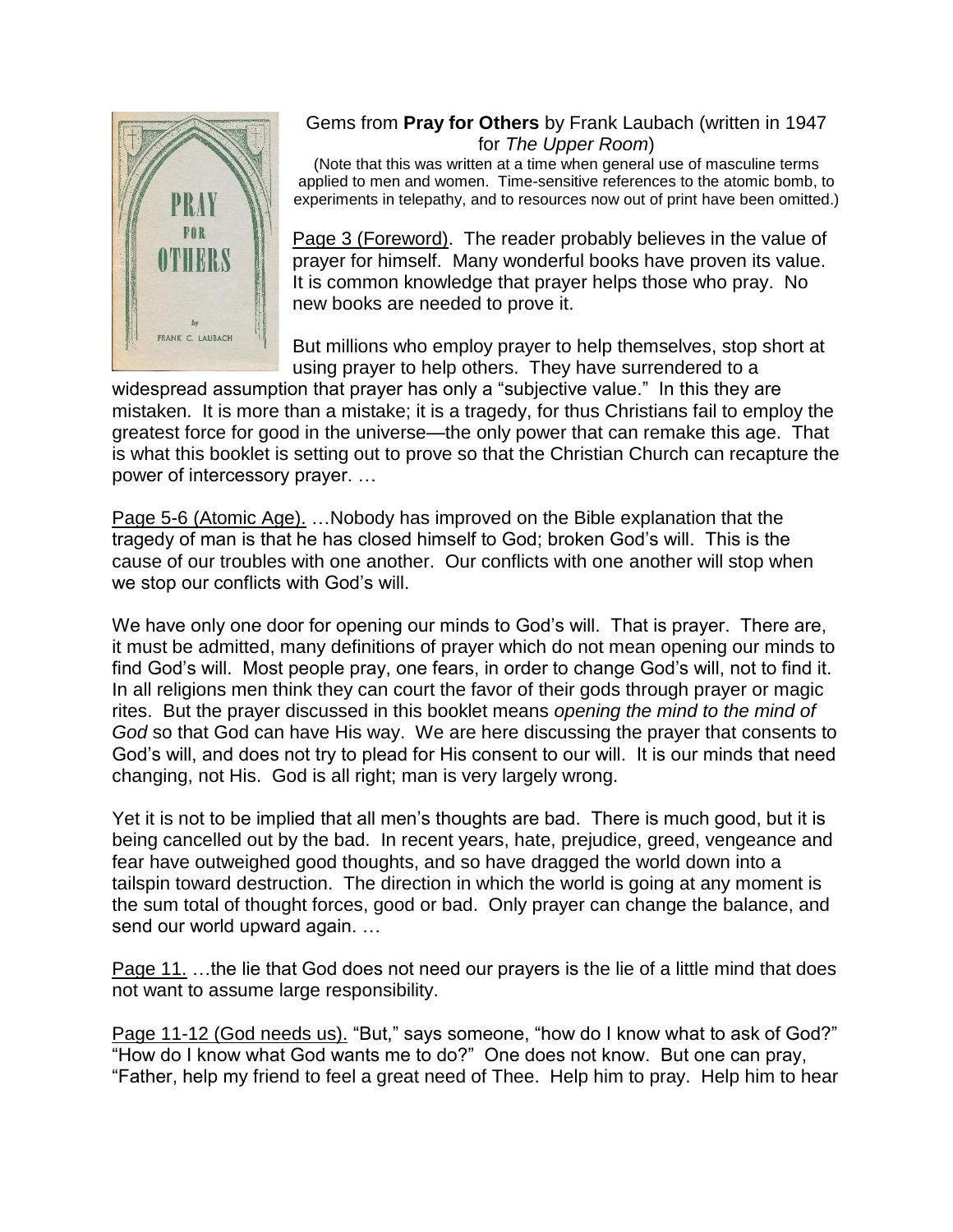Thee and to do Thy will." The Christian knows that God wants all this because he has seen God in Christ.

Someone else will say, "Intercessory prayer does no good because God is trying His best all the time. To ask Him to try harder would be to insult Him. I pray for myself because that opens me to God's will. I do not pray for others unless they are listening; for it would do them no good." That, too, can be the excuse of selfishness. It needs to be given an answer so that selfishness will have no legs to stand on.

Page 12-13 (Prayer Reaches Everywhere). In the first place, prayer does help others. All of us who have prayed much for others know this to be true. It is not always easy to find an illustration which nobody dares contradict. Hundreds could be reported, but somebody would always be ready to call it coincidence or misrepresentation. …

[But] All who have spent much time in intercessory prayer will verify the statement that … miraculous answers do occur. Why? Not because God waits to do His best until such time as we beg Him to do it. There must, therefore, be another reason. We might call it contrary to reason, and leave it there. But it is not necessary to do that. There is an explanation which fits the facts of our experience which also satisfies reason. This explanation is that *when we pray for people we help God reach them.* He is always doing His best, but He cannot reach some people without us.

We help God reach people when we talk to them about Christ, or when we give them a Bible, or some other splendid book, or when we write them a letter. These are ways in which we help God speak to other men. We become God's spokesmen. …

Page 19-22 (Prayer Opens Your Own Mind). …People often say, "*Prayer alone* is not enough." Precisely, but prayer that seeks to do God's will is not alone. It will be accompanied by any other approach that God may suggest. It will be accompanied by service, by considerations, by kindnesses of every kind. These will open hearts to the prayer messages; and on the other hand, prayer opens the minds of the people to every other kind of approach. Prayer and service reinforce each other.

If you pray for a man before you try to see him, you find that the prayer has prepared his mind, and that he is hospitable to your suggestions. Prayer plus service plus witness (through letters or by word of mouth) belong together. All them together are more powerful than is any of them alone.

When we pray and are pressed with an urge to do something for another, we must act at once on that heavenly voice. If it is impossible to carry out the idea then and there, we ought to write it down. One needs pencil and paper within reach all the time. The voice from heaven can come through anytime, yet to us only when we are in perfect tune.

"Oh take the dimness of my soul away!" is the prayer of those who for a few glorious minutes have seen the heavens open and have heard Him speak. After tasting the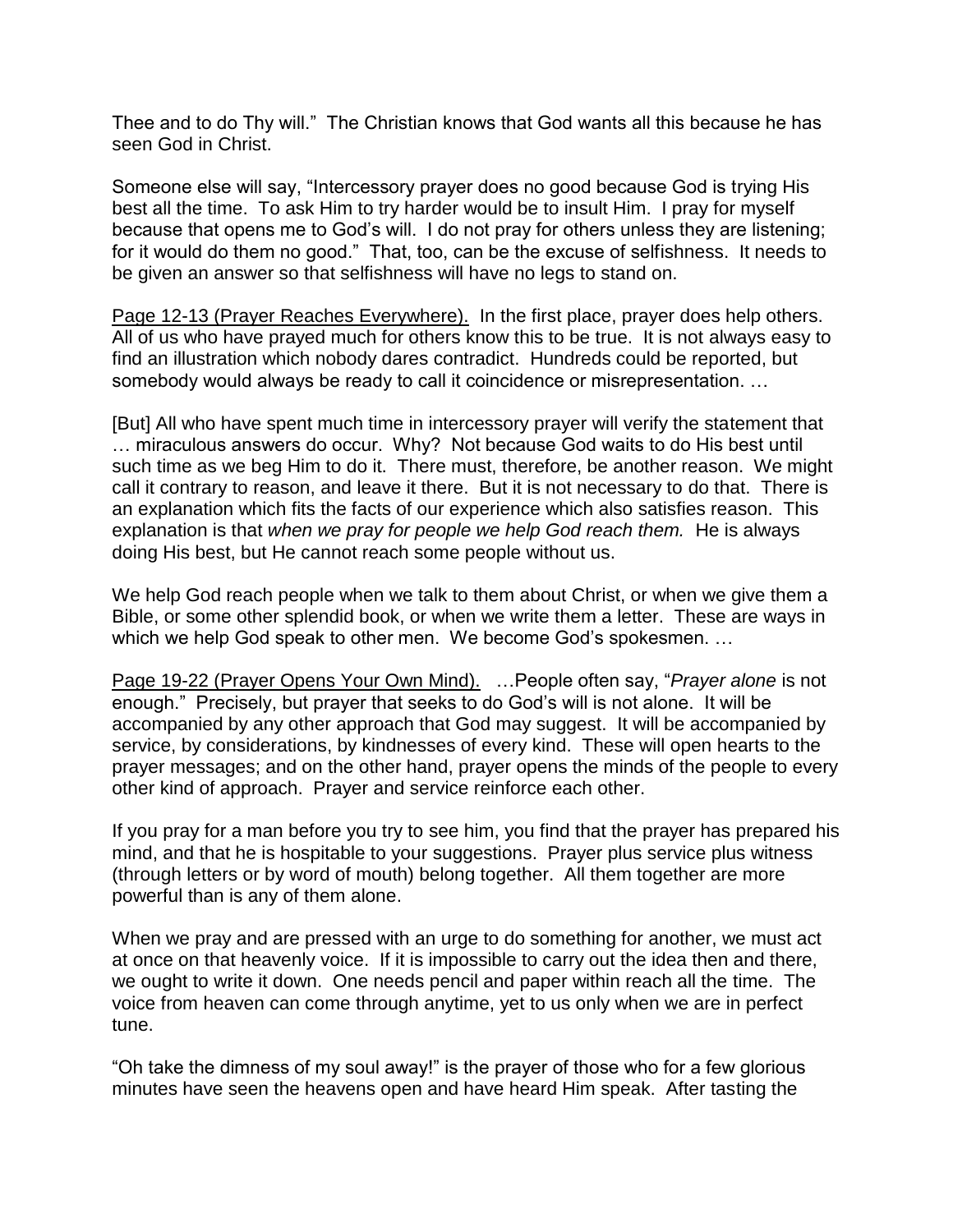sweetness of that divine invasion, no person can again be wholly satisfied with his customary spiritual stupidity and illiteracy. Most people most of the time react only feebly when the still small voice whispers in their souls. When we pray for them, we help make God's voice louder and stimulate more pronounced reactions in those persons. …Prayer, then, is not a poor substitute which we use as a last resort. It is the most powerful way of persuading other people to do God's will. …

We all know that when we are praying together, we are cognizant of a sense of tremendous and rising power. This is rarely experienced when one is alone.

Page 22-23 (Harmony in a Prayer Group). This spiritual power is not evident in a group unless there is perfect harmony and mutual confidence. …It is likely that praying against the sins of people get no better results than scolding with our tongues. …That is why one should pray for what he hopes another person will become, and not against what one dislikes in him. Helping a person by praying for what one hopes for him is constructive. Praying against things is negative.

All of us ought to stop judging others, and begin praying for others. Judging is looking at the past of a man and putting a label on him for that past. "If he did that," we say, "he is bad." This is a terrible sin against another; it chains him to his past and stops his growth. Every person is constantly changing for better or for worse. I do not wish to be judged today by what I did ten years ago or by what I did even yesterday. "Judge not," said Jesus, "that ye be not judged." Prayer, if it is constructive, looks ahead and sees the man as he will be. Prayer is creative, while judging stops a man in his tracks and starts to kill him. It is the difference between *law* and *grace*. The letter of the law kills; the spirit makes alive.

When our complaint against somebody begins to form itself on our lips, we shall convert that complaint into a prayer for the man as he ought to be. Since every prayer begins to create a better world, we shall be making history by that prayer.

Page 24-25 (Each One Is Important Now). To be Christlike, we must convert every thought into a prayer. We shall then read our newspapers in order to find somebody to pause and pray for. We shall pause as we see the names of men of great responsibility, and pray for them. We shall think about the people who have been victims of disaster, and pray for them. We shall consider criminals, both incarcerated and those who are at large, and pray for them.

We are not helpless! Not one of us is weak. All of us, famous and unknown alike, are creating the future for ourselves and for our children. All of us are making hell or heaven by whether we criticize or pray. We are all immensely powerful for good or for evil. If we knew that only, we would pray without ceasing.

The complete break with our old habits will not be easy. It is always tedious and distasteful to break with a bad habit. It is like a drunkard trying to keep sober. Besides, other people are not doing this, and there is always a drag toward the average person's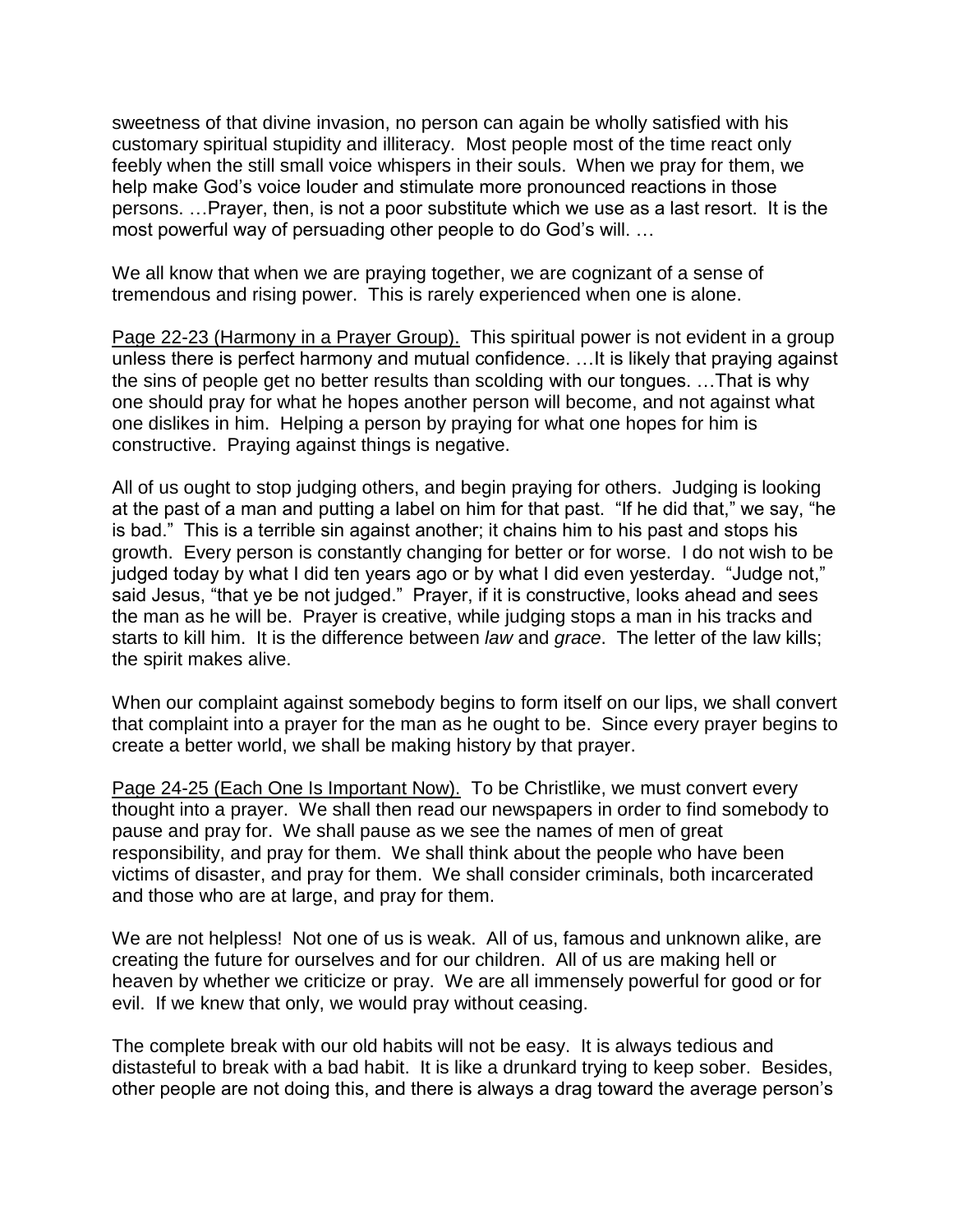ways. So we shall have to persist against our own inclinations for a while until we pass the "critical point." Then we shall enjoy prayer as something more than passing on criticism or gossip.

We have a false humility about our importance to God. We underestimate the importance of every thought, not knowing that by every thought we are creating history, blessing or damning the whole world. If we saw the importance of the stream of thought which we pour across invisible channels to the whole world every moment, we would all purify that stream of thought. It is a terrifying realization.

The news that we are powerful when we pray is good news for the old people and the invalids who are shut in and who can find little to do that they really consider of any value to the world. They can keep a prayer list, and spend their leisure waking hours working by means of prayer. Every mind is as powerful as every other in the democracy of prayer. What matters is our sincerity and our perseverance. Some of the world's loveliest benefactors are probably lying helpless; for they are pouring their prayers in endless benediction to help others.

Page 25-28 (Astonishing Unselfishness). The kind of prayer we are urging in this booklet is not asking God for the things we want. The center of gravity is shifted from self to God and to other people. It is helping God achieve the thing He longs to do. It is saying, "Cihu, God."

The word *Cihu* pronounced *kyhoo,* is becoming part of the English language. It stands for four words: "C-*can*, I-*I*, H-*help*, U-*you*." A completely "Can I Help You" attitude toward God and men would be complete Christlikeness; for that was what Christ was doing every moment during His life in the flesh and is doing, in Spirit, now. When we really put our minds to that type of prayer, there is something miraculous about the way it works. A *little* of it does not work because we cancel that little out with the other things we do. We are like the frog, which slid down every time he tried to climb out of the well. But enough "Cihu, God; Cihu man" brings incredible returns.

Ordinary kindness is expected and taken for granted; but astonishing kindness, that exceeds all expectations, is the most irresistible power in the world. The Cihu prayer, accompanied by the Cihu deed, sweeps all before it. Anyone who tries this "all-out, long-range, astonishing unselfishness" is himself astounded at its power. Difficulties melt away before enough love—love in action and in prayer. "Love never faileth," if it is in gear with prayer and action, and if there is enough of it.

We who are sincerely trying to find out and do God's will are constantly astonished to find how easy it is. Many of us have given both ways of living a fair trial. We all find the same results. When we try to help God and Man, we find people wonderfully tender. Walls of difficulty melt away. Supposedly impossible things happen. Why is it? This is in part because people know our efforts for them are sincere and unselfish. They seem to realize by their sixth sense when we are really interested in them. They work with us when we are working "all-out" with them; they work against us when they sense that we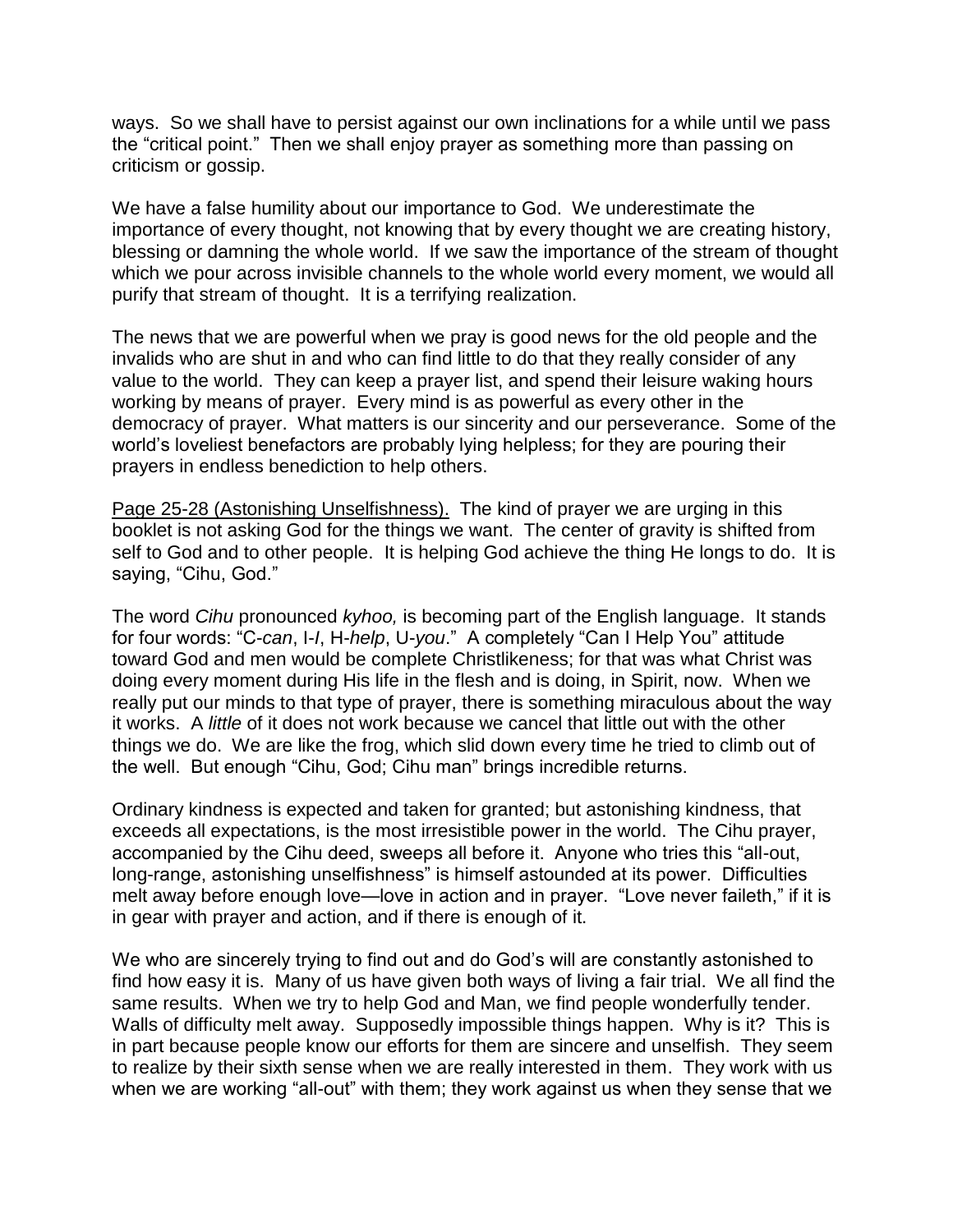are working against them. When we seek their welfare, they take us to their hearts and we live in a sense of loving everybody and being loved by everybody.

That is doubtless part of the reason all we undertake seems easy. But there is another, a larger reason. God helps because He desires what we desire. Our purposes and His are in line, and each helps the other; we help Him and He helps us. If we say all day, "God, I ask for nothing excepting what I can do for You," we never need to ask for anything for ourselves. We seek first "the Kingdom of God and His right way" and everything is added to us. He opens doors for us. There is real joy in working with God and for God. He will not allow His vital issues to fail.

There are troubles, too. We have sufficient of them to keep us from becoming stupid. As Paul wrote from Ephesus, "a wide door for effective work has opened for me, and there are many adversaries"—enough adversaries to keep Paul's fervor hot! Paul needed them. There is danger in finding God working so astonishingly on our side. There is peril in this experience. We are likely to imagine that the doors are opening because of our superior ability. Woe to us if we imagine that our ability or wisdom is the reason for our success.

People tickle our vanity when things are succeeding. Then the only thing God can do is to allow us to fall or face some humiliation and so deflate our ego. In order to keep us from becoming conceited is perhaps the best explanation we are at times allowed to suffer. This will not happen if we give God all the credit, and realize that our only merit lies in choosing to walk with God.

And if we became surprised and joyful, as often happens when we try to do God's will and pray, it is the inspiration of the Holy Spirit. The joy we feel is part of God's joy because His desires are being fulfilled. As we see God's plans materializing far beyond our own little powers, as we often do on mission fields, we feel a deep joy that words cannot express. We exhaust the English language saying, "Wonderful! Halleluah!" This is the echo of God's own joy. He rejoices over one sinner who has the good sense to come home to Him. The fruition of the travail of the universe is in one man who becomes a son of God. Only when a son is interested in his Father's business is he truly a son. I think the future life will consist in being fellow workers with God and His Christ, in doing glorious deeds of creative mercy. Perhaps all our tasks in that spiritual work will be accomplished through intercessory prayer!

Page 28-29 (Intercessory Prayer Is Real Work). The greatest obstacle to intercessory prayer is that it is real work, too hard for most lazy minds. Many people would rather do anything in the world than think hard, and prayer demands thought, and thought requires concentration. Genius has been called the capacity for timeless attention. So is effective intercessory prayer. For this reason all of us need help.

Since one ought to send flash prayers for hundreds of people, a prayer list carried about in one's pocket is good. It should include those who ask to be prayed for and, more particularly, those who do not ask.